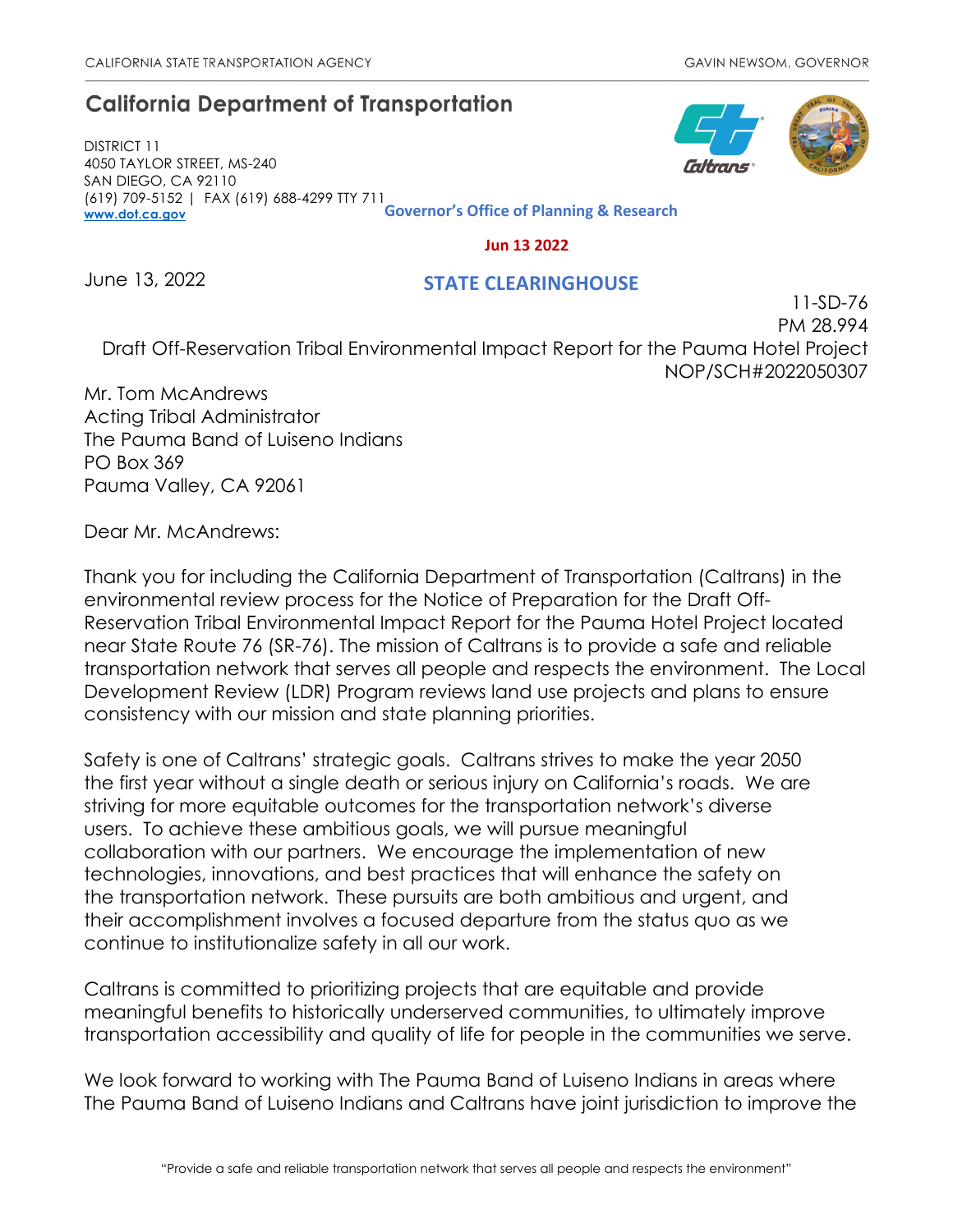transportation network and connections between various modes of travel, with the goal of improving the experience of those who use the transportation system.

Caltrans has the following comments:

# **Traffic Impact Study**

- A Vehicle Miles of Travel (VMT) based Traffic Impact Study (TIS) should be provided for this project. Please use the Governor's Office of Planning and Research Guidance to identify VMT related impacts.<sup>1</sup>
- The TIS may also need to identify the proposed project's near-term and long-term safety or operational issues, on or adjacent any existing or proposed State facilities.

# **Hydrology and Drainage Studies**

- Please provide hydraulics studies, drainage and grading plans to Caltrans for review.
- Provide a pre and post-development hydraulics and hydrology study. Show drainage configurations and patterns.
- Provide drainage plans and details. Include detention basin details of inlets/outlet.
- Provide a contour grading plan with legible callouts and minimal building data. Show drainage patterns.
- On all plans, show Caltrans' Right of Way (R/W).
- Early coordination with Caltrans is recommended.
- Caltrans generally does not allow development projects to impact hydraulics within the State's Right-of-Way. Any modification to the existing Caltrans drainage and/or increase in runoff to State facilities will not be allowed.

# **Complete Streets and Mobility Network**

Caltrans views all transportation improvements as opportunities to improve safety, access and mobility for all travelers in California and recognizes bicycle, pedestrian and transit modes as integral elements of the transportation network. Caltrans supports improved transit accommodation through the provision of Park and Ride facilities, improved bicycle and pedestrian access and safety improvements, signal prioritization for transit, bus on shoulders, ramp improvements, or other enhancements that promotes a complete and integrated transportation network. Early coordination

<span id="page-1-0"></span><sup>&</sup>lt;sup>1</sup> California Governor's Office of Planning and Research (OPR) 2018. "Technical Advisory on Evaluating Transportation Impacts in CEQA." http://opr.ca.gov/docs/20190122-743 Technical Advisory.pdf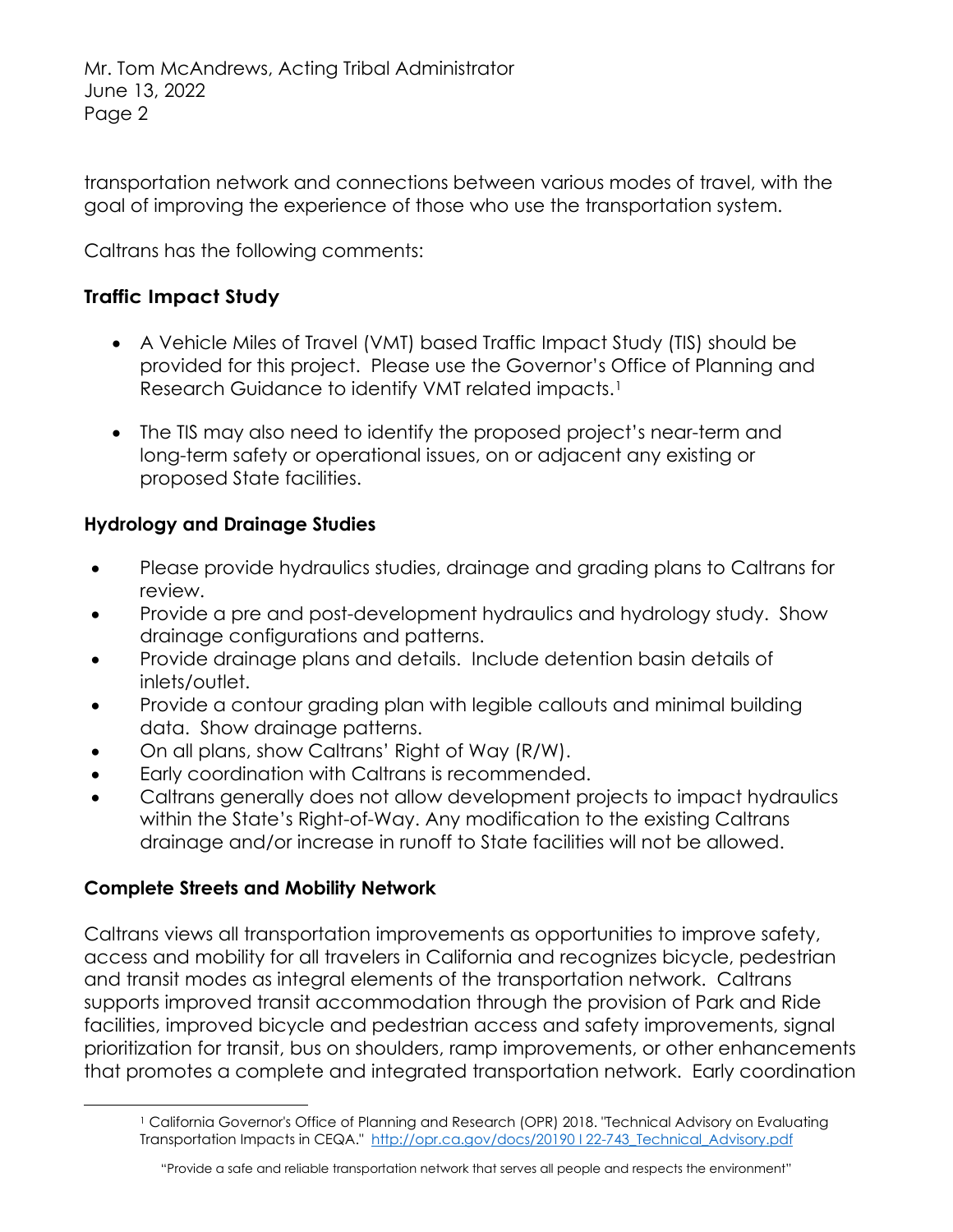Mr. Tom McAndrews, Acting Tribal Administrator June 13, 2022 Page 3

with Caltrans, in locations that may affect both Caltrans and The Pauma Band of Luiseno Indians is encouraged.

To reduce greenhouse gas emissions and achieve California's Climate Change target, Caltrans is implementing Complete Streets and Climate Change policies into State Highway Operations and Protection Program (SHOPP) projects to meet multi-modal mobility needs. Caltrans looks forward to working with The Pauma Band of Luiseno Indians to evaluate potential Complete Streets projects.

Bicycle, pedestrian, and public transit access during construction is important. Mitigation to maintain bicycle, pedestrian, and public transit access during construction is in accordance with Caltrans' goals and policies.

### **Land Use and Smart Growth**

Caltrans recognizes there is a strong link between transportation and land use. Development can have a significant impact on traffic and congestion on State transportation facilities. In particular, the pattern of land use can affect both local vehicle miles traveled and the number of trips. Caltrans supports collaboration with local agencies to work towards a safe, functional, interconnected, multi-modal transportation network integrated through applicable "smart growth" type land use planning and policies.

The Pauma Band of Luiseno Indians should continue to coordinate with Caltrans to implement necessary improvements at intersections and interchanges where the agencies have joint jurisdiction.

#### **Noise**

The applicant must be informed that in accordance with 23 Code of Federal Regulations (CFR) 772, the Department of Transportation (Caltrans) is not responsible for existing or future traffic noise impacts associated with the existing configuration of SR-76.

#### **Environmental**

Caltrans welcomes the opportunity to be a Responsible Agency under the California Environmental Quality Act (CEQA), as we have some discretionary authority of a portion of the project that is in Caltrans' R/W through the form of an encroachment permit process. We look forward to the coordination of our efforts to ensure that Caltrans can adopt the alternative and/or mitigation measure for our R/W. We would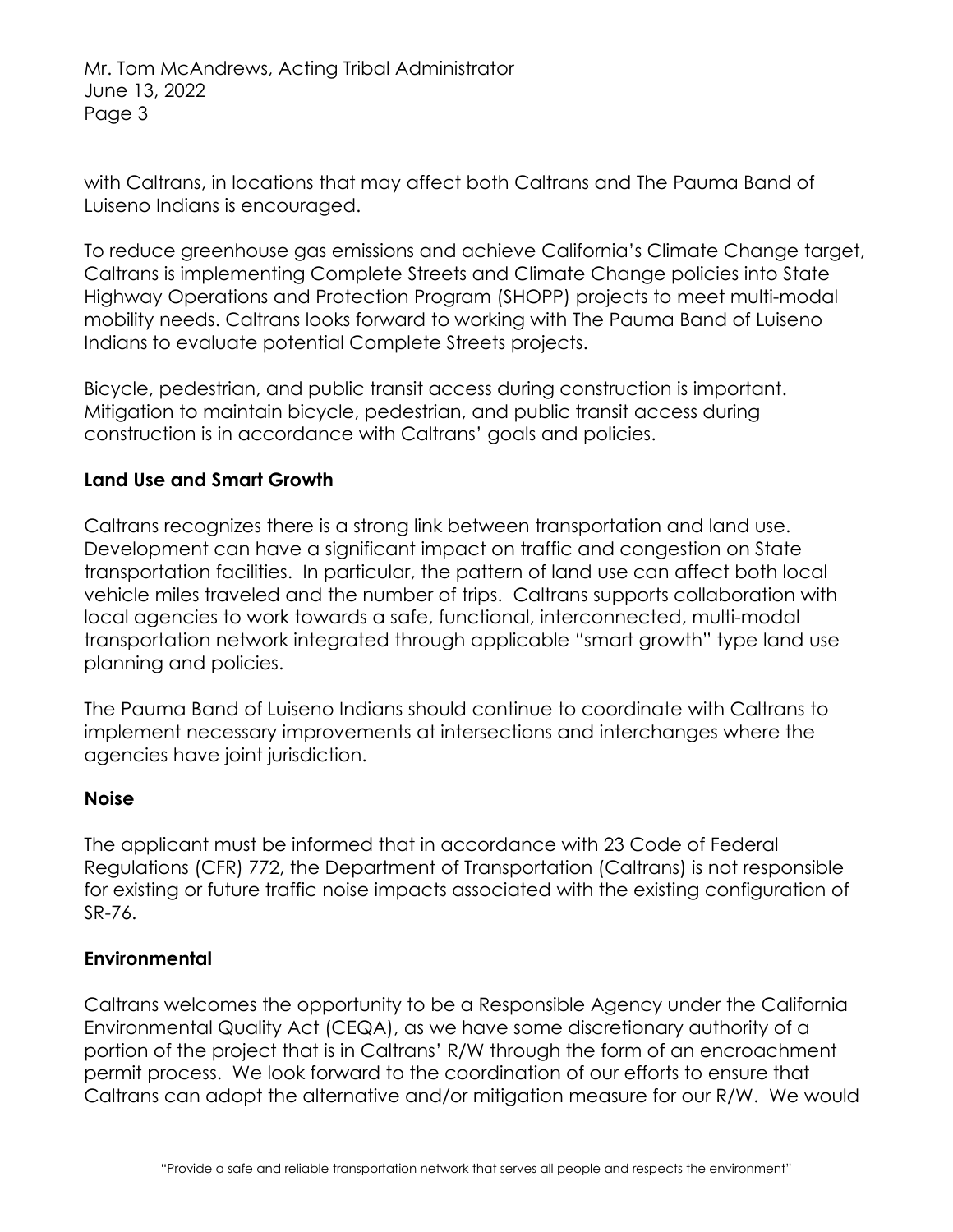Mr. Tom McAndrews, Acting Tribal Administrator June 13, 2022 Page 4

appreciate meeting with you to discuss the elements of the EIR that Caltrans will use for our subsequent environmental compliance.

An encroachment permit will be required for any work within the Caltrans' R/W prior to construction. As part of the encroachment permit process, the applicant must provide approved final environmental documents for this project, corresponding technical studies, and necessary regulatory and resource agency permits. Specifically, CEQA determination or exemption. The supporting documents must address all environmental impacts within the Caltrans' R/W and address any impacts from avoidance and/or mitigation measures.

We recommend that this project specifically identifies and assesses potential impacts caused by the project or impacts from mitigation efforts that occur within Caltrans' R/W that includes impacts to the natural environment, infrastructure including but not limited to highways, roadways, structures, intelligent transportation systems elements, on-ramps and off-ramps, and appurtenant features including but not limited to lighting, signage, drainage, guardrail, slopes and landscaping. Caltrans is interested in any additional mitigation measures identified for the project's draft Environmental Document.

# **Broadband**

Caltrans recognizes that teleworking and remote learning lessen the impacts of traffic on our roadways and surrounding communities. This reduces the amount of VMT and decreases the amount of greenhouse gas (GHG) emissions and other pollutants. The availability of affordable and reliable, high speed broadband is a key component in supporting travel demand management and reaching the state's transportation and climate action goals.

# **Right-of-Way**

- Per Business and Profession Code 8771, perpetuation of survey monuments by a licensed land surveyor is required, if they are being destroyed by any construction.
- Any work performed within Caltrans' R/W will require discretionary review and approval by Caltrans and an encroachment permit will be required for any work within the Caltrans' R/W prior to construction.